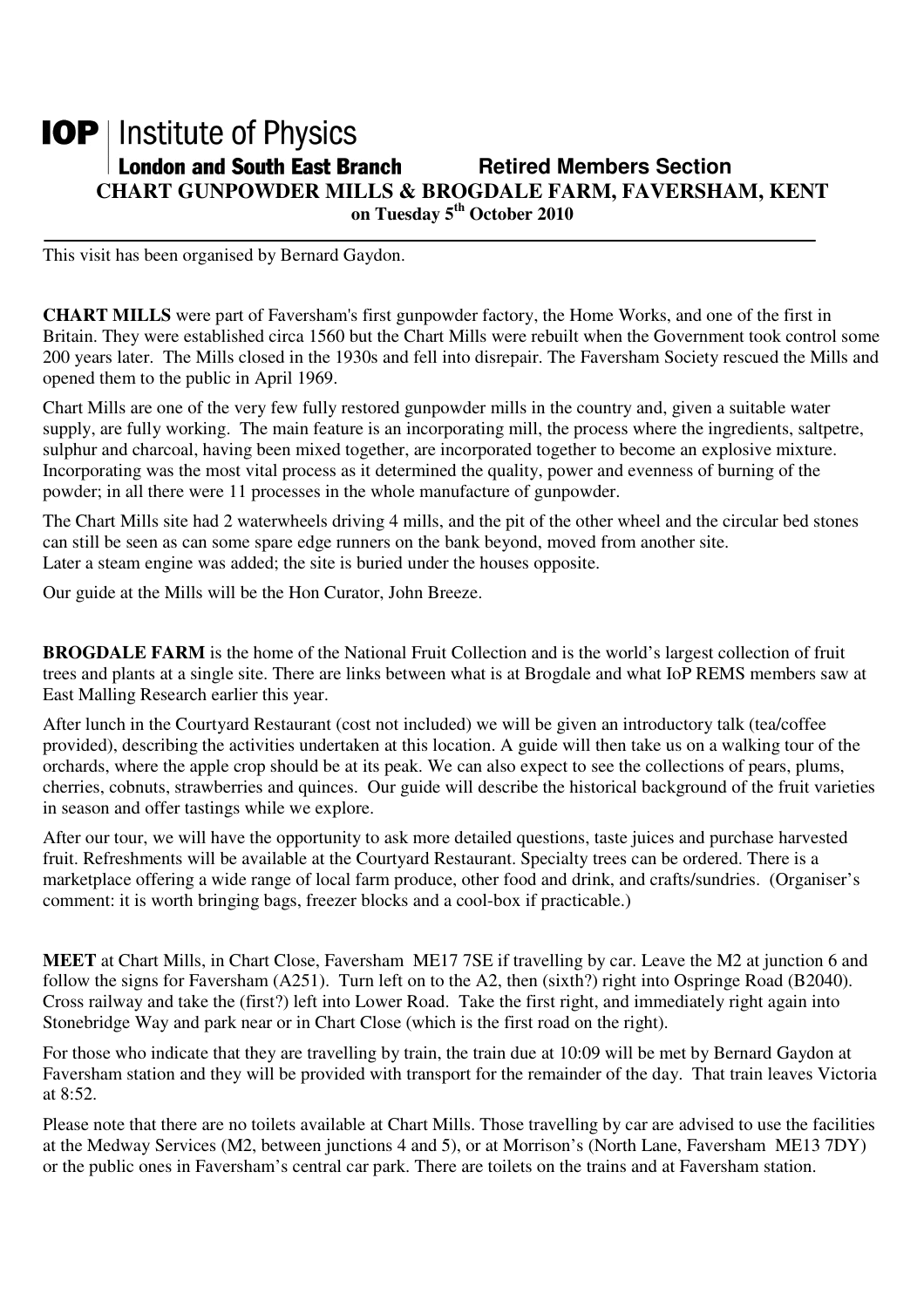## **TIMETABLE**

10:40 Meet outside Chart Mills, for guided visit starting at 10:45

- 12:00 Leave in convoy for Brogdale, turning left onto A2 and taking the (fourth?) right into Brogdale Road.
- 12:20 Arrive at Brogdale Farm (on the left after going over motorway) and assemble at the restaurant.
- 12:30 Lunch in Courtyard Restaurant there should be an area reserved for us, but the cost is not included.
- 13:30 Tea/coffee and introductory talk in the Brogdale Kent meeting room
- 14:00 Walking guided tour of the National Fruit Collection.
- 15:15 Juice tasting and questions in Brogdale Kent meeting room
- 15:45 End of organised visit. Refreshments and marketplace available. Transport to station when needed.

**COST** £15 each for a maximum of 20.

**CONTACTS** Bernard Gaydon 01634 861627, 07905 236243, bggaydon@theiet.org .

If you need to cancel your visit, contact REMS secretary John Belling, 07986 379935,

john.a.belling.secrems@gmail.com

**LATE ARRIVALS** Phone Bernard Gaydon – especially if you have requested a lift from Faversham station.



**Large scale map:** note that the B2040 is Ospringe Road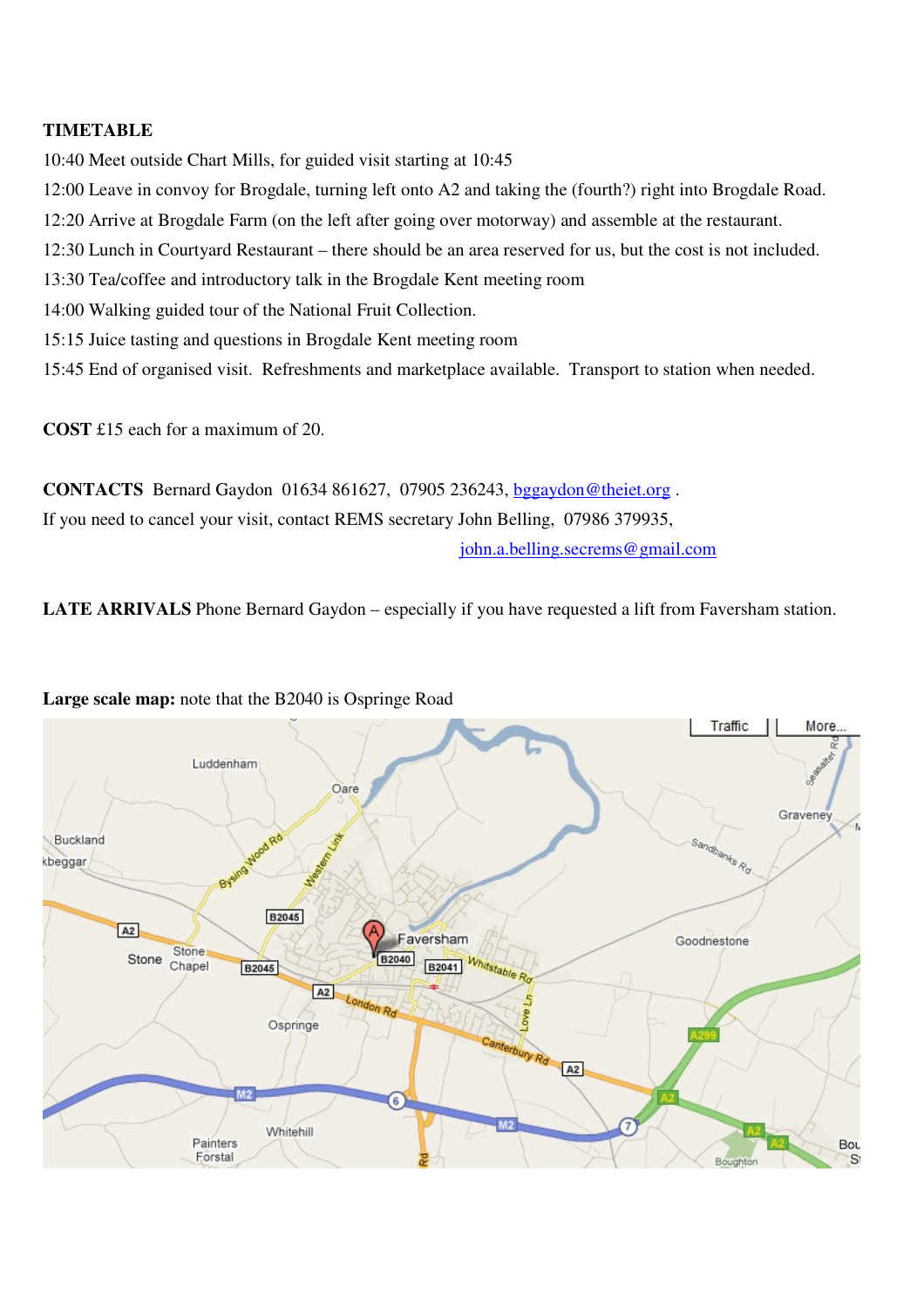

**Small scale map:** Note that Chart Close if the road indicated by the 'A' icon, off Stonebridge Way.